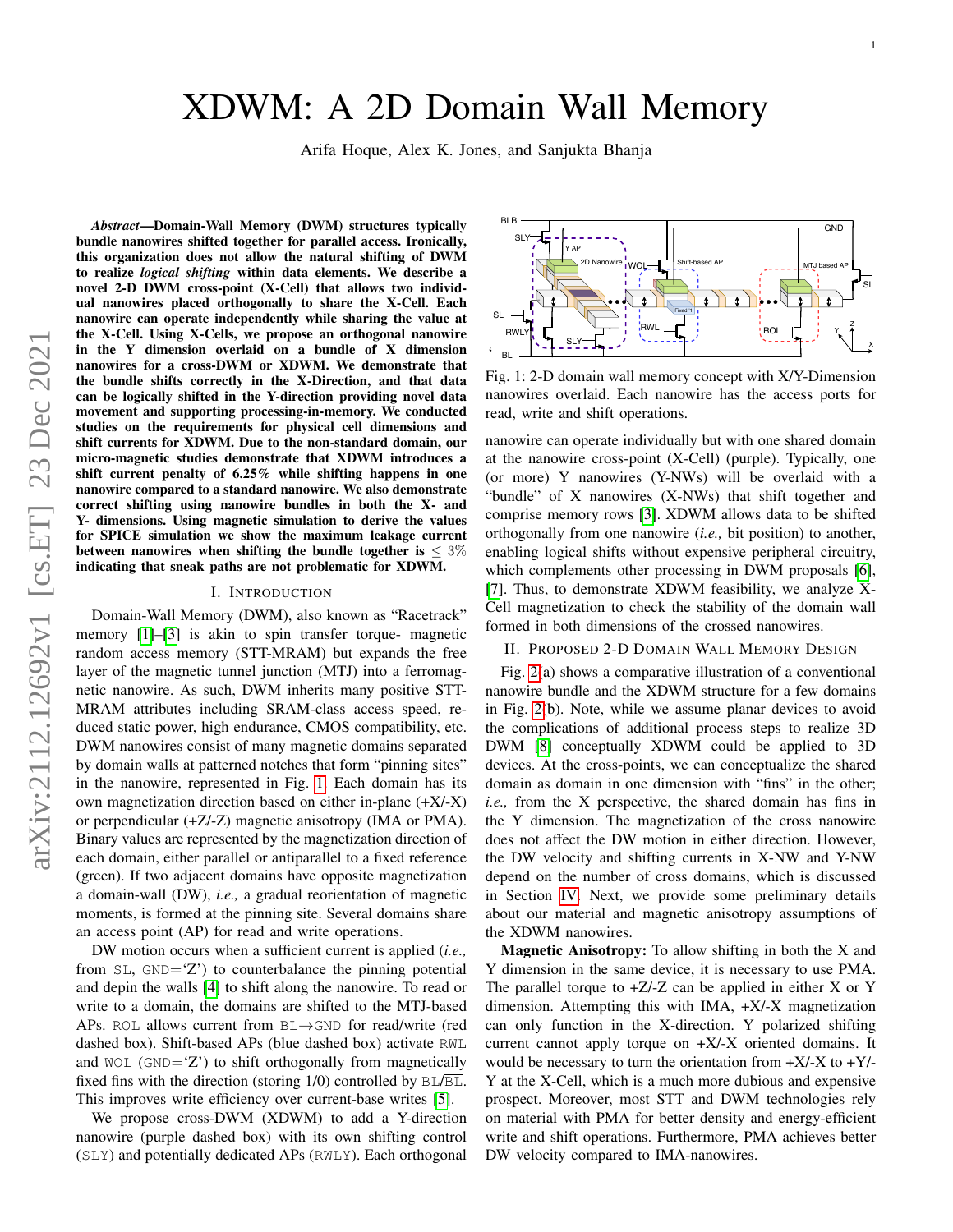<span id="page-1-0"></span>

Fig. 2: (a) Conventional X-Nanowires (X-NW) and (b) 2D (XDWM) nanowire and (c) Dimension analysis of the X-cell

X-Cell shape: As domain length is longer than width for efficient DW motion, we considered making the Y-NW wider than its length. The goal was to avoid penalizing the performance and energy of shifting in the X-NW bundle while accepting an inefficient shifting operation in the Y-NW. Unfortunately, this device was insufficiently stable. Ultimately, we obtained our best results from a "cross-shaped" structure of two overlaid rectangles. The fins from this unique shape affect the shape anisotropy and demagnetization field. Thus, for successful operation of the X-cell, a stable single domain magnetization at the cross-domain is necessary.

Dimension Study: The width of the X-cell is constrained due to the requirement of stable single domain magnetization in the cross-domain. We performed a geometric variation study to determine the range of dimensions at which the XDWM is functional. We varied the width of the X-cell, *i.e.,* the length of the Y-NW, from 40 to 110nm while sweeping the length of the X-cell from 50 to 300nm and observe the magnetization of the cross-domain. The area enclosed by the two lines of Fig. [2\(](#page-1-0)c) expresses the acceptable range of dimensions of the cross-domain to form and maintain single domain magnetization. Dimensions of both X- and Y-NWs are selected to be 80 and 40nm, with expectations of low shift current and stable magnetization. To combat process variation however, the dimensions might be in the middle region of the area shown in Fig. [2\(](#page-1-0)b).

### III. SIMULATION FRAMEWORK

The shift current density  $(J_{shift})$  is calculated by the Landau-Lifshitz-Gilbert (LLG) equation having adiabatic and non-adiabatic torques [\[4\]](#page-2-2) (assuming the current flows in the x-direction) as described in Eq. [1:](#page-1-2)

<span id="page-1-2"></span>
$$
\frac{d\mathbf{m}}{dt} = -\gamma \mathbf{m} \times \mathbf{H}_{eff} + \alpha \mathbf{m} \times \frac{d\mathbf{m}}{dt} - |\mathbf{u}| \frac{\partial \mathbf{m}}{\partial x} + \beta |\mathbf{u}| \mathbf{m} \times \frac{\partial \mathbf{m}}{\partial x}
$$
  
such that  $\mathbf{H}_{eff} = \mathbf{H}_{ex} + \mathbf{H}_d + \mathbf{H}_{anis}$ ,  $\mathbf{u} = \frac{\mu_B \mathbf{J} P}{2e M_s}$ 

where  $\gamma$ ,  $\alpha$  and  $\beta$  are the gyromagnetic ratio, Gilbert damping constant, and non-adiabatic torque coefficient. u is velocity in the direction of current, and depends on the Bohr magneton  $(\mu_B)$ , polarization (P), electronic charge (e), saturation magnetization  $(M_s)$  along with the flowing current density  $(J)$ . The effective field  $(\mathbf{H}_{eff})$  is a vector summation of exchange  $(H_{ex})$ , demagnetization  $(H_d)$  and anistropic fields  $(H_{anis})$ .

Additional simulation parameters are: Exchange stiffness  $A = 1.0 \cdot 10^{-11} J/m$ ; damping constant  $\alpha = 0.02$  based on conventional PMA materials such as Co, CoFe or CoFeB alloys. Saturation Magnetization  $M_s = 6 \cdot 10^5 A/m$  and  $K_u = 0.59 \cdot 10^6 J/m^3$ , STT non-adiabatic parameter  $\beta = 0.04$ , and spin polarization  $P = 0.72$ . We have utilized a GPUbased micromagnetic simulator, *Mumax3* [\[9\]](#page-2-7) with a cell size of  $2nm \times 2nm \times 1nm$ . The polarized electric current was fed along the nanowire in the +X-direction.

Resistance Modeling: We used a finite difference solver (LLG) to calculate resistance values for different combinations of stored data. For a X-directed current flow, the nanowire is divided into a grid of cells having dimension of  $dx \, dy$ , and dz each. Our model calculates the anisotropic magnetoresistance (AMR) as  $AMRc \times (m_1 * m_2)$  where  $m_1$  and  $m_2$ are two neighbor cells. We used  $AMR_c$  of 0.014 [\[10\]](#page-2-8) in the simulation. The resistance of each cell is then calculated by  $r = \rho \frac{dx}{dydz} \times (1 + AMR)$ . The total resistance of the nanowire is the series-parallel combination of all cells' resistances.

#### IV. RESULTS AND DISCUSSION

<span id="page-1-3"></span><span id="page-1-1"></span>

Fig. 3: Shift operation with Current

Fig. [3](#page-1-3) shows magnetization plots of the top X-cell (circled in gold) in a two X-NW bundle (each holding 4 domains) and a Y-NW (two domains). Both Y-NW domains are crossshaped and are at location three from the left extremities. In each step, we show a representation of the magnetization of the bundle  $+Z$  in black and  $-Z$  in gray. We performed a shift operation by applying the shift current  $I_{shift}$  to the X-NWs:  $I_{X1} = I_{X2} = I_{shift}$ . The magnetization plot demonstrates the change in magnetization of the top X-cell, dropping from +Z to -Z due to the X-direction shift. The state of the lower X-Cell changes from -Z to +Z as indicated in the bundle image. Next, we inject  $I_Y = I_{shift}$  to initiate a shift in the Y dimension as shown in Fig. [3.](#page-1-3) After the injection of Y shift current, the X-Cell switched back to +Z. This demonstrates that both X and Y shifting work correctly. Please also note the singledomain behavior of the X-Cell in the +/-Z direction with no non-transient X and Y component.